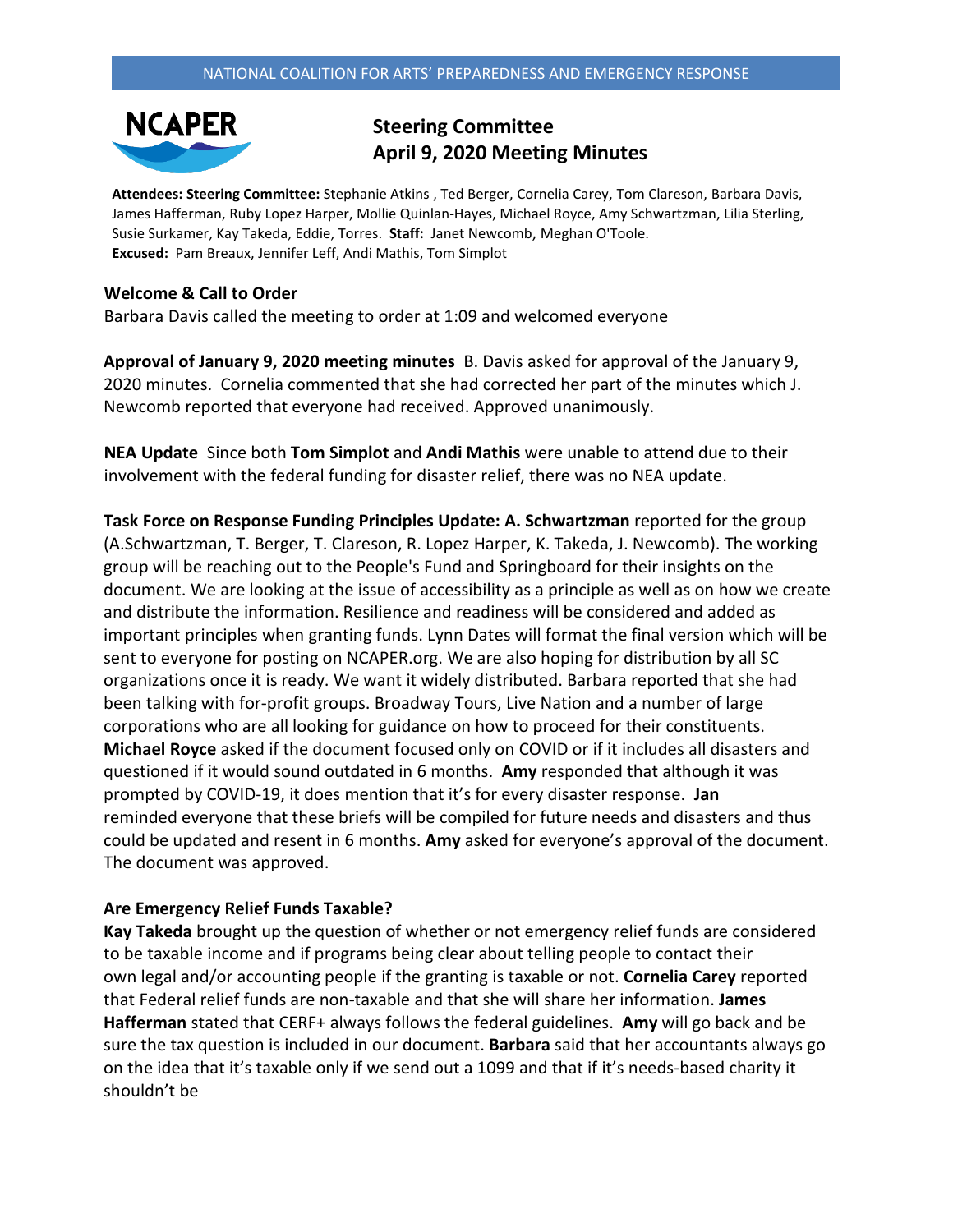#### NATIONAL COALITION FOR ARTS' PREPAREDNESS AND EMERGENCY RESPONSE

taxed. The group discussed that relief money in a declared disaster is tax free but some of their losses might be taxable. Some of the SC organizations sent 1099's and others did not. **Amy** added that COVID-19 is only a national emergency, not disaster which could affect tax language. **Michael** received a note from his financial person that NYFA 1099's everyone, so there is ambiguity that should be researched. **Barbara** asked about artists (American or members of an American arts union or association) living abroad and who assists them? She is starting her own List regarding this today and would like input from all.

## **Discussion Issue: After the pandemic**: **what should the long-term reaction plans for NCAPER be How does this inform our next proposal to Mellon?**

**Tom Clareson**: The idea for today's discussion comes from looking at the prior discussions about what NCAPER should be doing in the long term. This crisis makes it more pertinent. How do we spread information now and in future situations? What are arts organizations going to do in the long term? Can we take a little time to think about what we might move from the back burner to the front burner? What are organizations going to do in the future – it's a *Blue-Sky* topic, but are there things we should be considering now? **Kay:** we are thinking about freeing up funding for future needs and discussing how we go about doing that in advance. We are hearing that other funding organizations are having similar conversations. We understand that we have to phase it, but what does that look like? Then what? **Tom:** Everything now is about bridging the crisis but not about the long term. **Amy:** I see our role as combining our group expertise; it's the most valuable resource we can contribute. We should continue as advisors and speak about readiness and resilience issues. This includes how to achieve our advocacy goals like benefits for the self-employed. We can continue CERF+ goals to help self-employed and go beyond to cultural workers.

**Ruby Lopez Harper**: hears the crisis conversations about organizations having no budgets for 2021. We should talk about preserving the livelihoods of both individual artists and the needed infrastructure of the arts which includes arts organizations. If organizations are gone it will be that much harder to reach the individual artists. Everyone is discussing how do we plan 2021 with so many unknowns. Everyone is seeking guidance on how others are planning right now. AFTA has always stood for both individuals and the organizations as the structural support for artists. We need to be sure that we focus on both. There is a lot of fear. Organizations are asking AFTA for guidance. Let's not lose the spirit of supporting both the artists and the arts organizations. **Cornelia:** Yes, back in 2006 at first this coalition was about the focus on individual artists but then we realized that we have to focus on the structural organizations, as well. But there seems to be a bifurcation: some of our work seems specifically for artists and then we work for the networks and arts organizations. Do we have the capacity to do it all with only part-time staff? Should we separate artists work and organizations work? **Tom:** The working group on the guidelines was helpful and fairly quick. So now can we continue to work in these groups, report on what is happening in general, but also ask Ruby what is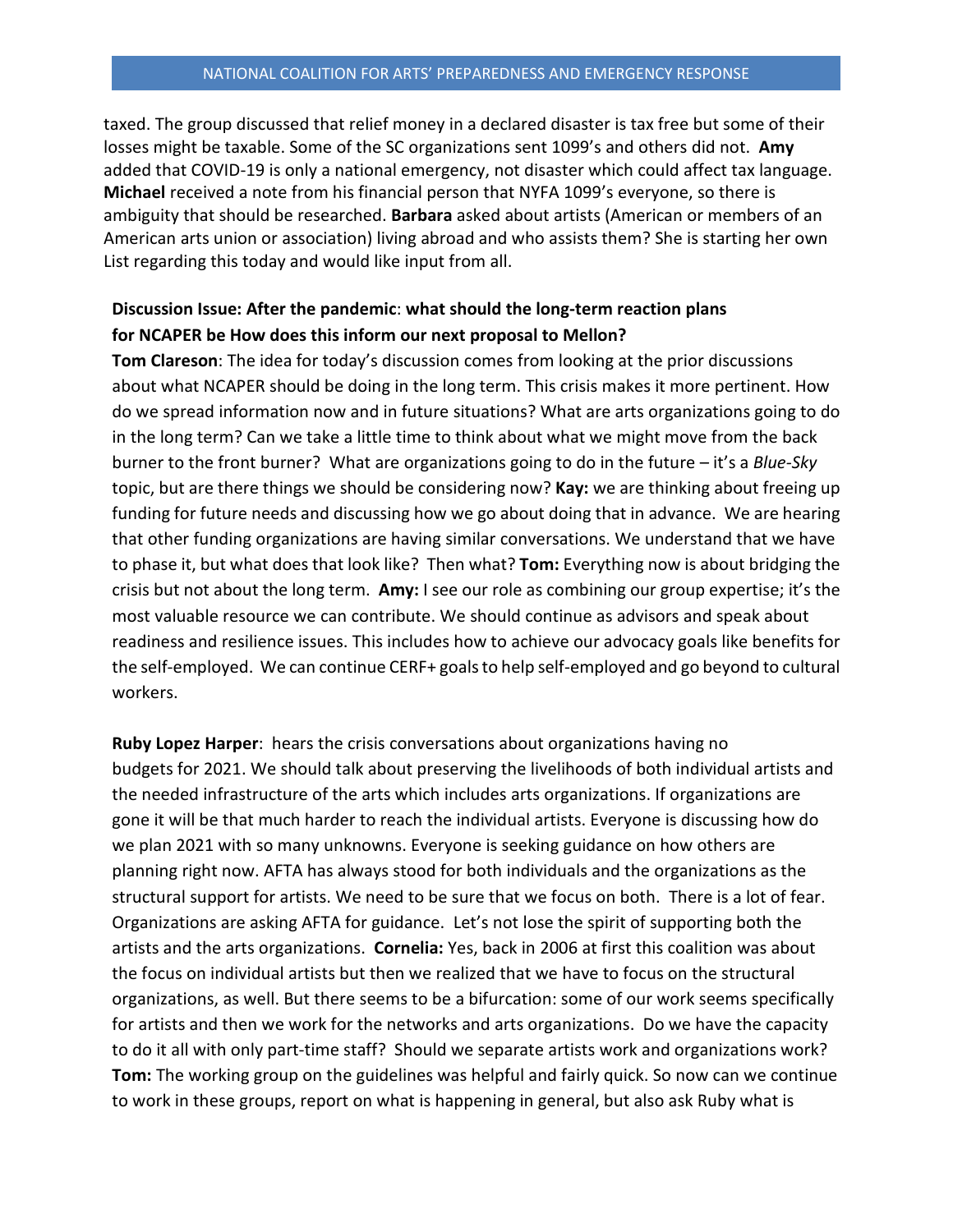happening currently with Local Arts Agencies. **Pam Breaux's** report last week was very helpful to know what state arts agencies are doing. We could plan another call that is more focused on the individual artists. I don't want any of it to fall off the radar. It is all important. Maybe we need to separate the calls to focus on artists and then another on arts organizations/groups/networks. **Ruby:** During other disasters If you take us back to our core of "preparedness" it has always been organization focused. I think we need to think holistically and bigger picture. Right now, individuals are appropriate, but I think we need to focus back on our core issue of preparedness and that work is done through the organizations. If I am here, and the sharing is only about individuals then I don't have the information to bring back to my area. This sharing is needed - our resources and knowledge on both areas. This is where we're needed. **Amy:** I think the advice we are providing is serving both and we are thinking holistically. My concern is where do we need to go outside of our group and seek guidance on aspects of this current recovery that is beyond our expertise? This is happening to our entire society. This is certainly beyond me - who are the great minds we can reach out to as informal advisors? This is systemic and we should be careful that we are aware of our limitations and how the rest of society is reacting. We can help groups think creatively. This is something useful we can do, and we can balance in all ways and get outside advice. Jim Marrone of Rand Corp. has offered to be an informal advisor to NCAPER when we need it.

**James:** After talking with other Mellon cohorts, I hear that this crisis is elevating the Conversation of preparedness on city and state levels across the board, and much less on individuals. Cities and states are creating and adding new networks working together to respond. How does NCAPER come into play in these conversations and drive priorities? **Jan:** Our Cultural Placekeeping Guide provides a framework and can address how to plan and respond. I live in a rural community and a local Artist Relief Fund was created because the community had developed a PAR Cultural Network based on the Placekeeping Guide. We should look at the CPG and what we advocated within it and expand it. Our concept was always a network of networks. **Amy:** How can we expand the infrastructure of NCAPER and these new networks that James mentioned are developing? How can we build out and build our notion of a network of networks? **Tom:** All of these ideas show where we can go in these next few years. Can we look at having themed meetings, and opportunities for alerts? Maybe we push the topics in this way? The recent working group worked very well under pressure. The main thing I have been hearing is what Ruby is hearing, that they are being forced by their city to think about budgets and running scared right now. **Jan:** Our next Mellon round we can include ways to connect these efforts – creating a network of networks. **James:** I agree that if we align our mutual goals it makes us look more strategic and aligned and will have a better structure to continue Mellon grant. I think they will see bigger potential on a combined ASK of some sort. **Jan:** We will be in December and what is happening now should inform our work on that next grant proposal.